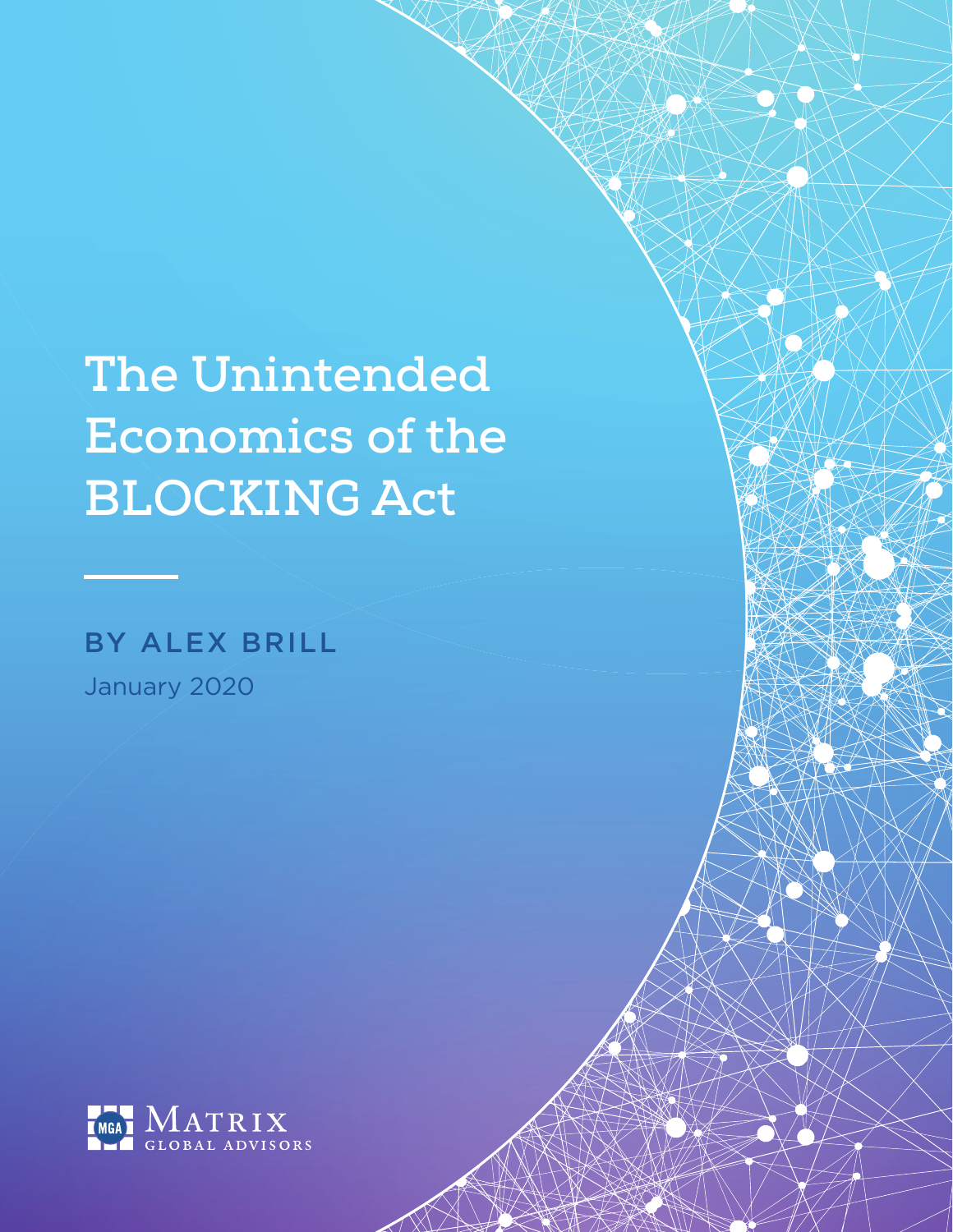# **EXECUTIVE SUMMARY**

The Hatch-Waxman Act established two categories of clear and powerful incentives for pharmaceutical manufacturers: patent extensions and market exclusivity to encourage innovator drug manufacturers to invest in R&D for new drugs, and an important complementary incentive for generic drug manufacturers to challenge brand drug patents and bring lower-cost drugs to market.

Specifically, the first generic manufacturer who challenges a brand drug patent, in what is known as a Paragraph IV challenge, is eligible for 180 days of market exclusivity. This exclusivity effectively establishes a temporary market of limited competition, affording the generic firm the opportunity to earn a return on the cost (and risk) associated with challenging a brand drug's patents.

Recently, the House of Representatives and the Senate HELP Committee passed versions of a legislative proposal to allow the Food and Drug Administration (FDA) to more easily approve a subsequent applicant's abbreviated new drug application if the first applicant has not yet received final approval. Known as the BLOCKING Act, this legislation may result in some generics coming to market sooner, as intended, but it would also have the unintended effect of weakening the incentive for generic manufacturers to invest in efforts to bring other generics to market as early as they otherwise would.

This report investigates the economic and budgetary effects of these unintended consequences, which the FDA ignored in its analysis of the policy. A proper understanding of the economic consequences of the bill would acknowledge that it will, on balance, delay average generic entry and increase pharmaceutical spending. Our analysis of these consequences relies on data from the FDA's memorandum on this issue and the agency's records on Paragraph IV certifications. We find that, on average, a single case of the BLOCKING Act discouraging a Paragraph IV challenge will lead to a four-year delay in generic entry and \$1.7 billion in lost savings nationally.

**The BLOCKING Act's delay of one generic drug =**  \$1.7 billion in lost savings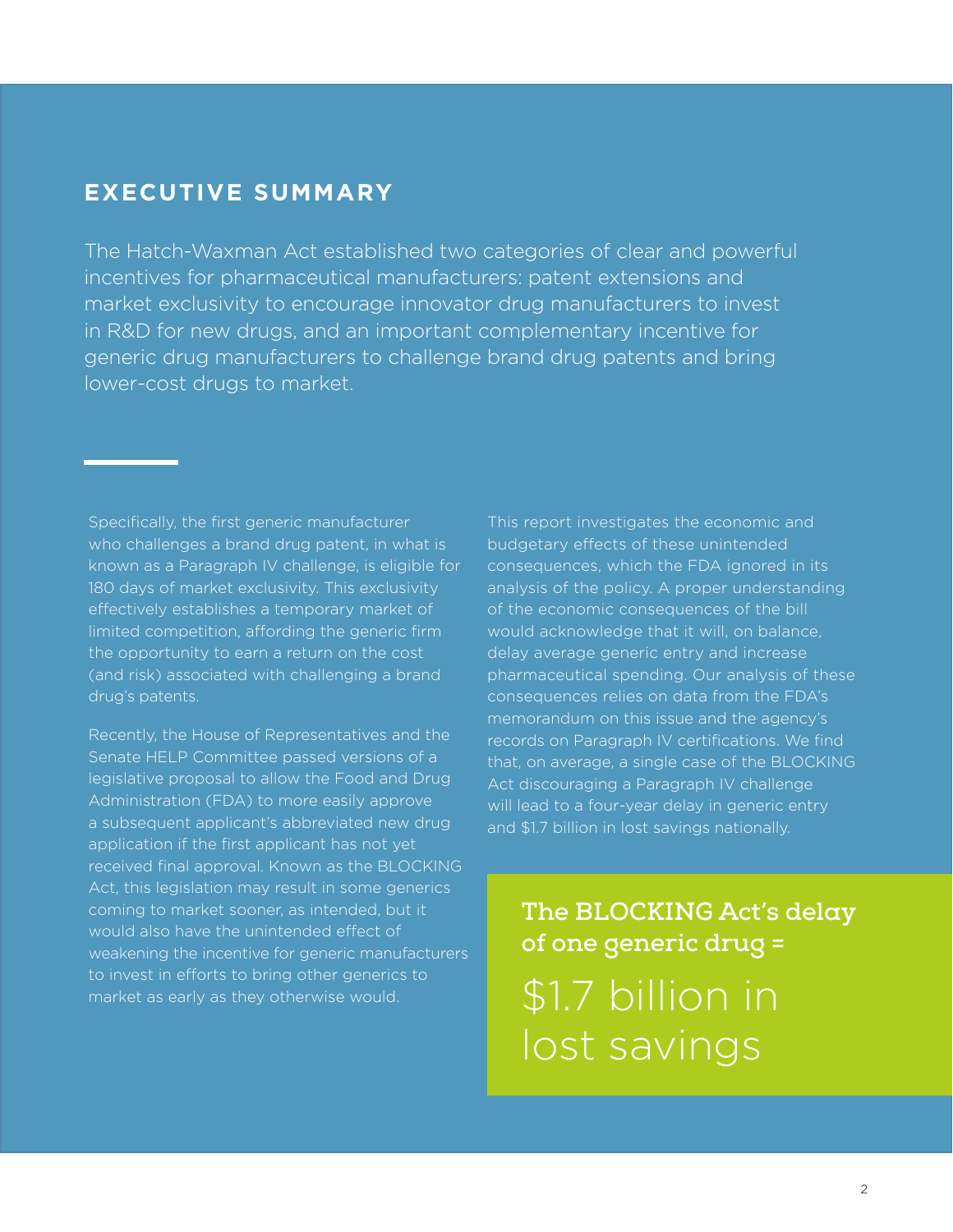## **Introduction**

In 1984, the Hatch-Waxman Act established new incentives for the pharmaceutical industry, innovator and generic companies alike. Innovator companies receive strong protections from the Food and Drug Administration (FDA) in the form of extensions to certain patents and limits on when generic applications can be submitted and approved.

These policies ensure that brand drug companies can recoup the substantial R&D costs associated with bringing a new drug to market. On the generic side, Hatch-Waxman provides that the first generic applicant with a substantially complete abbreviated new drug application (ANDA) with a Paragraph IV certification is eligible for 180 days of market exclusivity. This exclusivity period affords the first generic the opportunity to earn, for a limited time, economic rents. (Though in many cases, an authorized generic is sold during the 180-day exclusivity period, and more than one generic firm can share exclusivity.) After the 180-day period, other generic manufacturers may be approved and enter the market.

In February 2018, the Trump Administration's FY19 budget proposed a legislative reform aimed at increasing generic drug competition by "ensur[ing] that first-to-file generic applications who have been awarded a 180-day exclusivity period do not unreasonably and indefinitely block subsequent generics from entering the market beyond the exclusivity period." In plain English, the FDA appears concerned about the risk of first-to-file generic drug manufacturers "parking" their 180-day exclusivity and delaying the entry of subsequent generics.

The Administration's proposal, which was also included in its FY20 budget, was developed into formal legislation and introduced by

Representatives Kurt Schrader (D-OR) and Buddy Carter (R-GA) as HR 938, Bringing Lowcost Options and Competition while Keeping Incentives for Generics Act of 2019, commonly referred to as the BLOCKING Act. The bill purports to address the policy concern raised by the Administration by allowing the FDA to finally approve a subsequent applicant's ANDA if certain pre-conditions are met, including that the first applicant has not been finally approved within 30 months of submission.

Intentional and knowing delay of generic entry by a generic drug manufacturer should be concerning to policymakers. Such actions would be counter to the intent of the Hatch-Waxman Act and would result in an unduly long period of brand drug market exclusivity and unnecessarily high drug costs. But the BLOCKING Act as drafted would go beyond addressing perceived problems and would impede generic competition by weakening the incentive inherent in the 180-day exclusivity statute. This report explains how this is so and presents an analysis of the cost of the unintended consequences of the bill.

The BLOCKING Act would impede generic competition by weakening the incentive inherent in the 180-day exclusivity statute.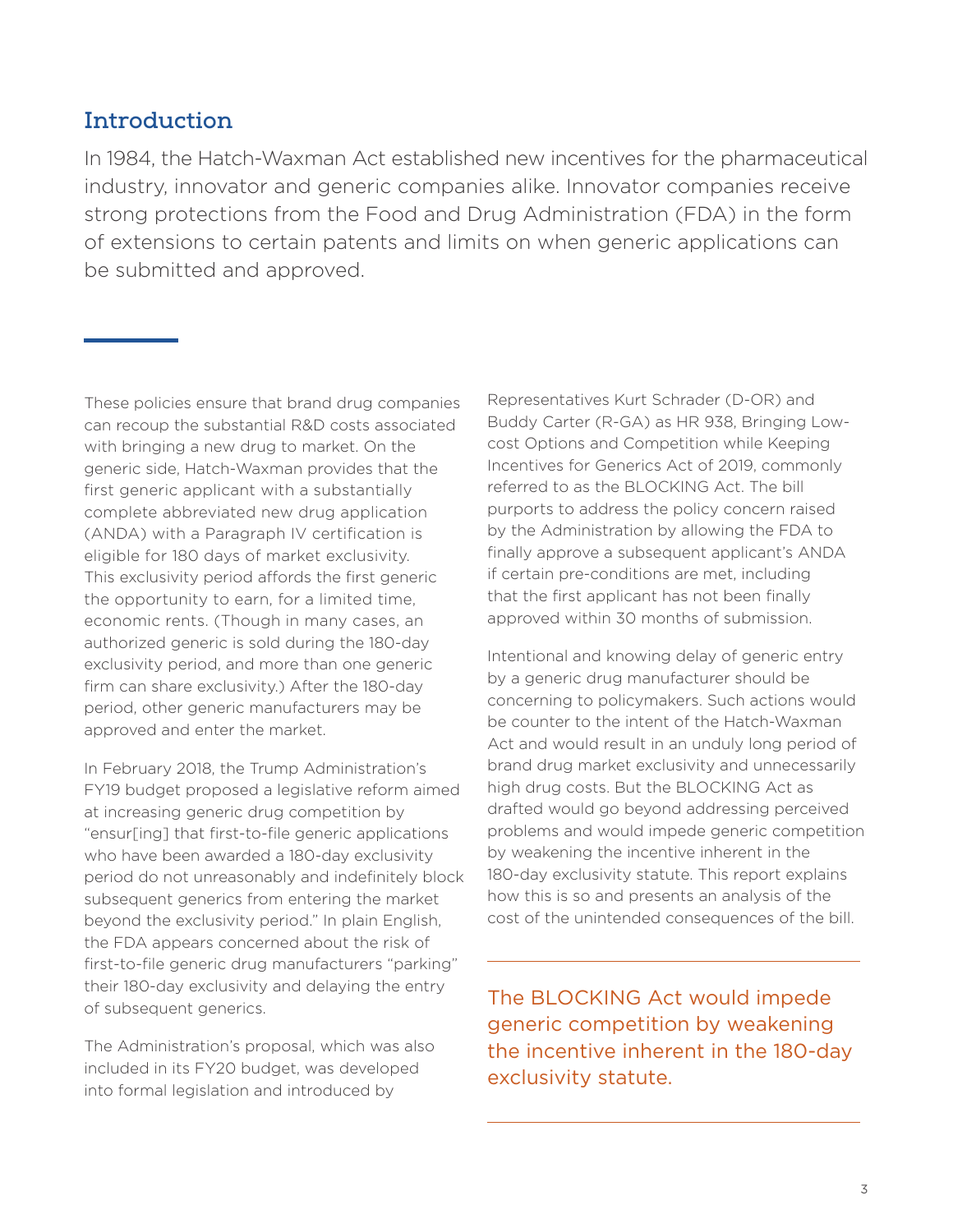# **Why the BLOCKING Act Is Misguided**

There are at least two reasons why the BLOCKING Act is a misguided attempt at promoting generic competition. First, the existing statute significantly mitigates the risk that a generic manufacturer could "park" its 180-day exclusivity. The "failure to market forfeiture provisions" [FD&C Act Section  $505(j)(5)(D)(l)(l)$ ] establish a two-part test under which 1) a prescribed period of time passes, and 2) a final patent judgement occurs, a court agrees to a settlement order finding the patent is invalid or not infringed, or the patent in question is withdrawn by the innovator company. Should a first applicant fail this two-part test, the applicant forfeits exclusivity if it does not launch within 75 days. To our knowledge, there has been no formal explanation by the FDA regarding why  $505(j)(5)(D)(l)(l)$ is inadequate. A first applicant would also forfeit its exclusivity if it does not have tentative approval within 30 months of submission [FD&C Act Section 505(j)(5)(D)(l)(IV)]. This prevents first applicants with ANDAs of poor quality or deficient facilities from tying up subsequent applications.

Second, the BLOCKING Act establishes broad authority for the FDA and potentially permits the FDA to trigger exclusivity for reasons that are outside the control of the first applicant. In other words, the first applicant can lose some or all of its 180 days of exclusivity through no fault of its own. This creates unintended consequences by weakening the incentive that the 180-day exclusivity period creates for generic manufacturers to challenge brand drug patents.

Well-intentioned ANDA applicants may, as the result of actions beyond their control, lose the opportunity to be rewarded for their risk taking.

# **Unintended Consequences of the BLOCKING Act**

The 180-day exclusivity period was intended to reward the ANDA applicant who incurred the cost and risk of mounting a challenge to a brand drug's patent. Patent challenges also serve to police misuse of the patent system. In an empirical analysis of Paragraph IV challenges, Columbia University researchers point to "the social value of generic patent challenges":

 Our results suggest that patent challenges target drugs whose portfolios include weak late-expiring patents. Under the assumption that weaker patents are less likely to be related to socially valuable research and development, challenges might be an important means to curtail patents that have high social costs (by sustaining high prices) but bring little innovative benefit. (*Hemphill and Sampat, 2011*)

It is widely recognized that an attempt to launch a generic before the expiration of a brand drug's patents is costly, time consuming, and risky. Therefore, if the 180 days of exclusivity for the first generic is more uncertain, it reduces the incentive for generic manufacturers to take this risk because the opportunity to recoup those costs and earn an economic profit may not materialize. This is precisely what the BLOCKING Act would do. Specifically, it would create the risk that well-intentioned ANDA applicants may, as the result of actions beyond their control, lose the opportunity to be rewarded for their risk taking. As drafted, the BLOCKING Act could deprive first applicants of some or all of their exclusivity period through no fault of their own — if there is, for example, a post-filing rule change at the FDA, a citizen petition, a delay at the FDA, or a failure to inspect or reinspect facilities in a timely fashion, to name a few.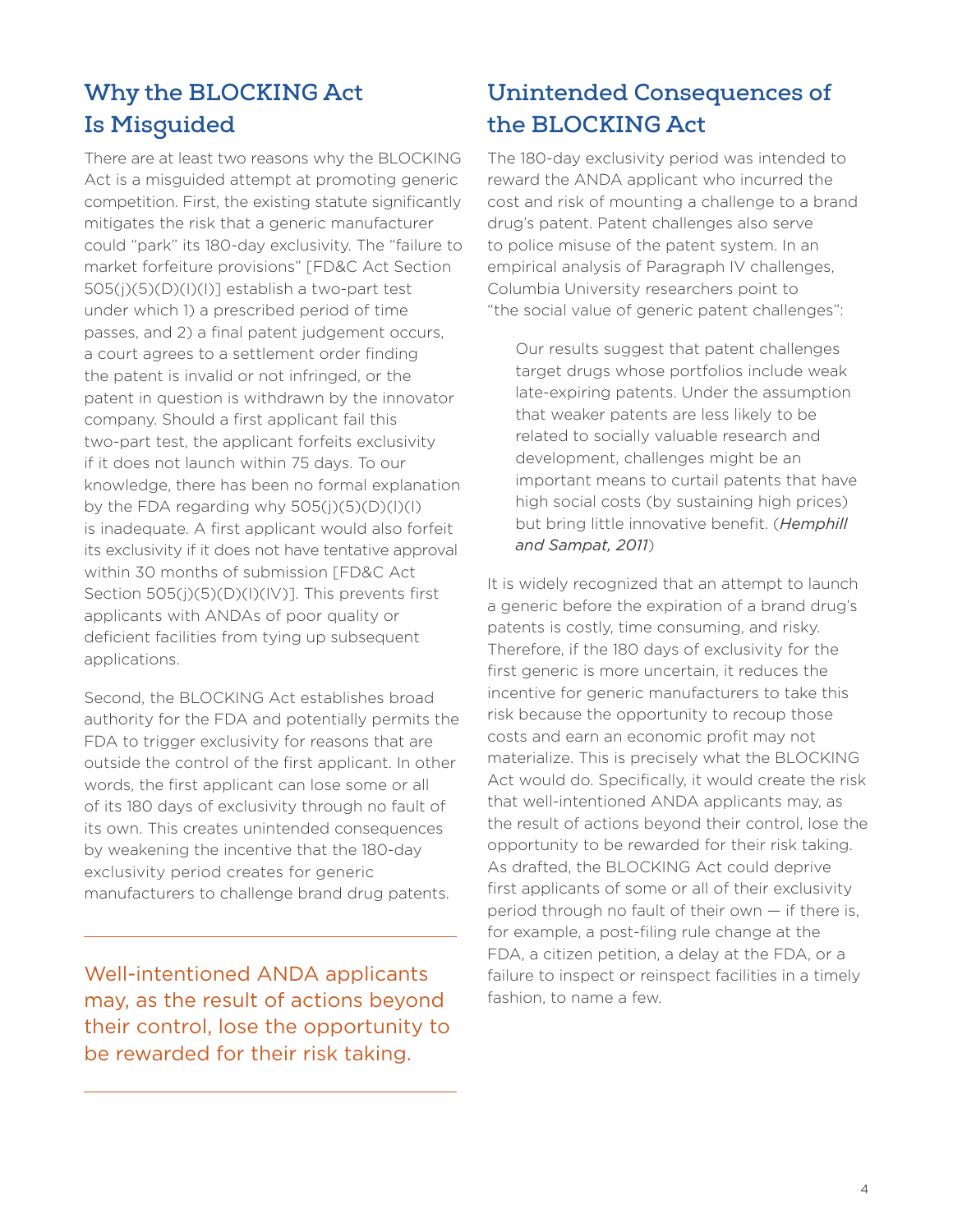Paragraph IV challenges are already uncertain. A review of Paragraph IV case outcomes in district courts from 2009 through 2012 finds that generic companies won only 46 percent of the time (31 out of 68 cases that did not settle) (*Glass, 2013*). Without confidence that an investment risk could be rewarded with a temporary period of generic exclusivity, generic manufacturers' incentives to undertake this risk are reduced. This should not be interpreted to mean that no further Paragraph IV challenges will occur. Rather, those marginal cases where expected costs and expected returns are already close to offsetting will be abandoned.

This has significant implications for pharmaceutical competition and the generic savings to which the U.S. health system has become accustomed, as Paragraph IV challenges have become much more common in recent years. Among new molecular entities experiencing first generic entry, 9 percent had a Paragraph IV challenge in 1995; by 2014, 76 percent had a Paragraph IV challenge (*Grabowski et al., 2016*).

# **Estimates of the Budgetary Impact of the BLOCKING Act**

Both the Executive and Legislative branches have produced multiple estimates of the budgetary impact of the policy underlying the BLOCKING Act. The most detailed of these estimates was developed by the FDA as a memorandum in March 2019 (*FDA, 2019*).

#### **FDA ESTIMATE**

In its memorandum, the FDA presents two estimates of potential savings from the Administration's proposal. It is important to note that both of the FDA's estimates assume that a subsequent applicant would enter the market promptly, but the BLOCKING Act does not require a subsequent applicant to launch upon receipt of final approval.

In the first estimate, the FDA calculates "forgone savings" as a result of the lack of statutory authority in past years. The FDA estimates that there were approximately 30 instances in

2012–2017 (5 per year) when a first applicant's eligibility for 180-day exclusivity purportedly blocked a subsequent applicant's approval. Calculating the average generic entry delay (12 months) and the average generic savings per month (\$29.5 million), the FDA estimates lost savings of \$1.8 billion per year (5 delays/year \* 12 months/delay \* \$29.5 million/month).

In an alternative analysis that relies on a more robust sample of generic savings by month from all initial generic approvals from 2014 through 2016, the FDA determines average realized cumulative savings per month for generics that first entered the market during this period. In this analysis, average lost savings attributable to a 12-month delay total \$299.8 million per instance. Given the FDA's assumption that there are five such cases annually, this yields an estimate of forgone savings of \$1.5 billion per year (5 delays/ year \* \$299.8 million/delay).

Because the FDA analysis relates to national drug spending, not federal spending like traditional federal budget scores, it is worth noting that federal drug spending is approximately 40 percent of national spending. Therefore, by the FDA's methodology, lost federal savings may be between \$600 million (\$1.5 billion \* 40%) and \$720 million (\$1.8 billion \* 40%).

#### **OTHER ESTIMATES**

The Administration has provided two official budget scores of this policy proposal. In the FY19 budget analysis, the Department of Health and Human Services (HHS) estimated Medicare budget savings of \$1.8 billion over 10 years (HHS, 2018). In the FY20 budget analysis, HHS reduced the Medicare savings estimate to \$960 million over 10 years while expanding the scope of the analysis to include federal spending on Medicaid of \$200 million (*HHS, 2019*).

The Congressional Budget Office (CBO) has provided two estimates of the proposal. HR 938, as adopted by the House Energy and Commerce Committee, was estimated to reduce federal spending by \$374 million in direct spending over 10 years and increase federal revenues by \$68 million (*CBO, 2019a*). A similar provision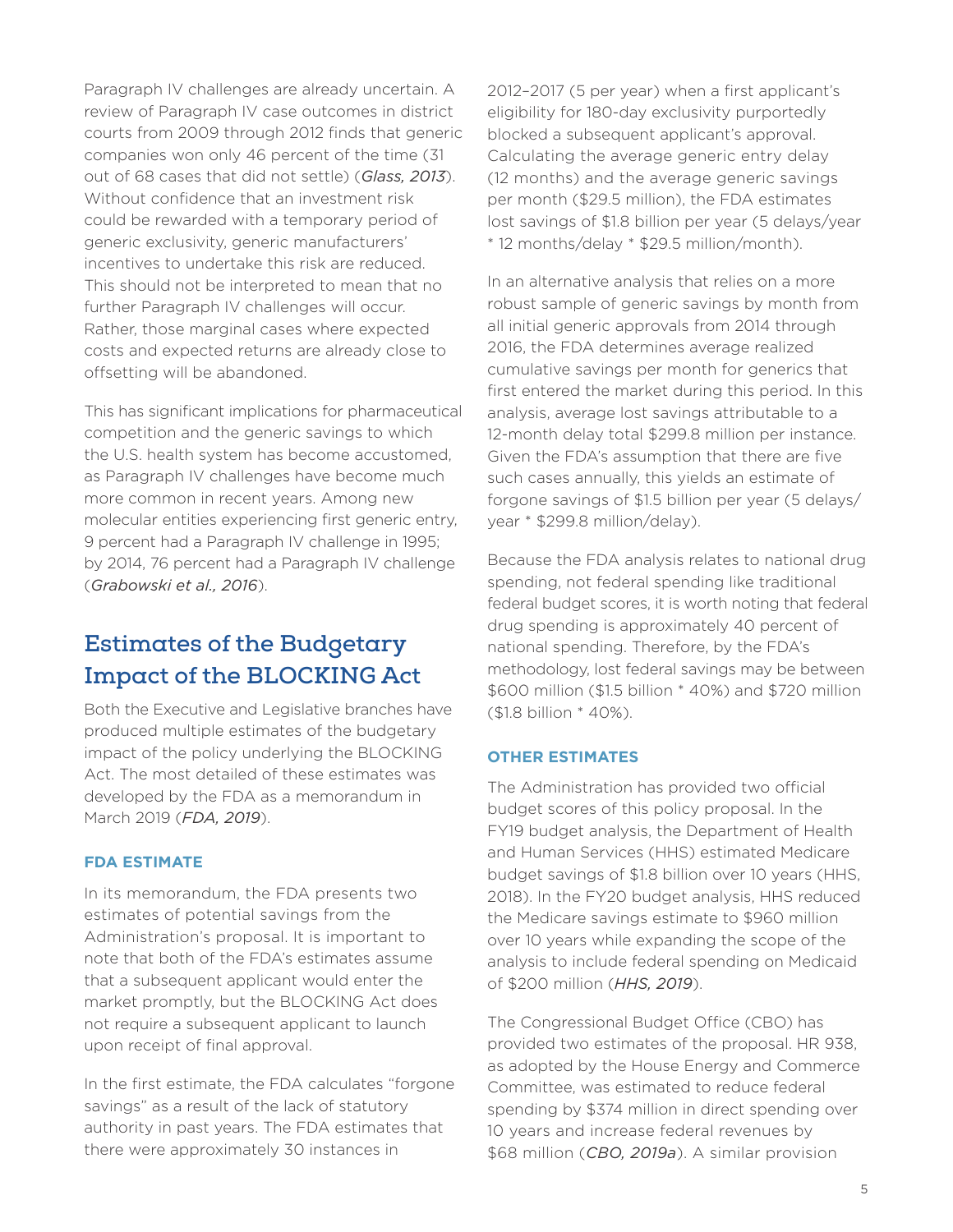included in the S. 1895, the Senate HELP Committee's Lower Healthcare Costs Act, is estimated to reduce direct spending by \$356 million and increase revenues by \$68 million over 10 years (*CBO, 2019b*).

Neither the estimates from HHS nor the estimates from CBO include any details regarding the assumptions underlying their scores. In all cases, estimated savings are dramatically lower than the FDA's estimate, but the root of the differences is not explained other than the aforementioned fact that the FDA's scope is national savings while the budget scores relate only to federal spending. (A lesser difference is that the FDA's analysis scales prices to the January 2018 Consumer Price Index while the CBO and HHS estimates assume projected nominal prices in the future.)

# **Analysis of the Unintended Consequences of the BLOCKING Act**

To demonstrate the impact of the unintended consequences of the BLOCKING Act, we estimate the expected lost savings from the chilling effect the policy would have on Paragraph IV challenges. For this exercise, we rely heavily on the FDA's own analysis (*FDA, 2019*).

To crystalize the economic impact of weakening the incentive effect of 180-day exclusivity, we

estimate the lost generic savings associated with just one occurrence of generic manufacturers choosing to wait until brand drug patent expiration instead of pursuing a Paragraph IV challenge.

To estimate the average delay associated with the decision not to pursue a Paragraph IV challenge, we reviewed the FDA's published list of Paragraph IV patent certifications as of November 19, 2019. There are 48 certifications on this list for which the FDA has noted both the date of first commercial marketing by the first applicant and the expiration date of the last qualifying brand drug patent. The average time between the market entry of the first applicant and the expiration of the last relevant brand drug patent is 62 months (5 years, 2 months). The median duration is 50 months (4 years, 2 months). See Table 1 for a summary of results. We make the conservative assumption in our model that the expected delay in generic entry will be four years.

Next, we estimate the expected lost generic savings by delaying generic entry for four years. Our estimate relies on the analysis in FDA (*2019*) of monthly generic savings for an 18-month period. The FDA estimates are based on IQVIA sales data for 80 drugs for which there was an initial generic entry between 2014 and 2016 and adequate sales data. (As noted above, in this analysis, the FDA determines that the 12-month delay that the BLOCKING Act purportedly would avoid represents \$299.8 million of savings per drug.)

|                     | AND BRAND PATENT EXPIRATION |
|---------------------|-----------------------------|
| <b>Observations</b> | 48                          |
| Average             | 5 years, 2 months           |
| <b>Median</b>       | 4 years, 2 months           |
| Minimum             | O months                    |
| <b>Maximum</b>      | 16 years, 2 months          |

#### **TABLE 1.** SUMMARY OF PARAGRAPH IV PATENT CERTIFICATIONS DATA

TIME BETWEEN GENERIC MARKET ENTRY

*Source: FDA, Paragraph IV Patent Certifications as of November 19, 2019.*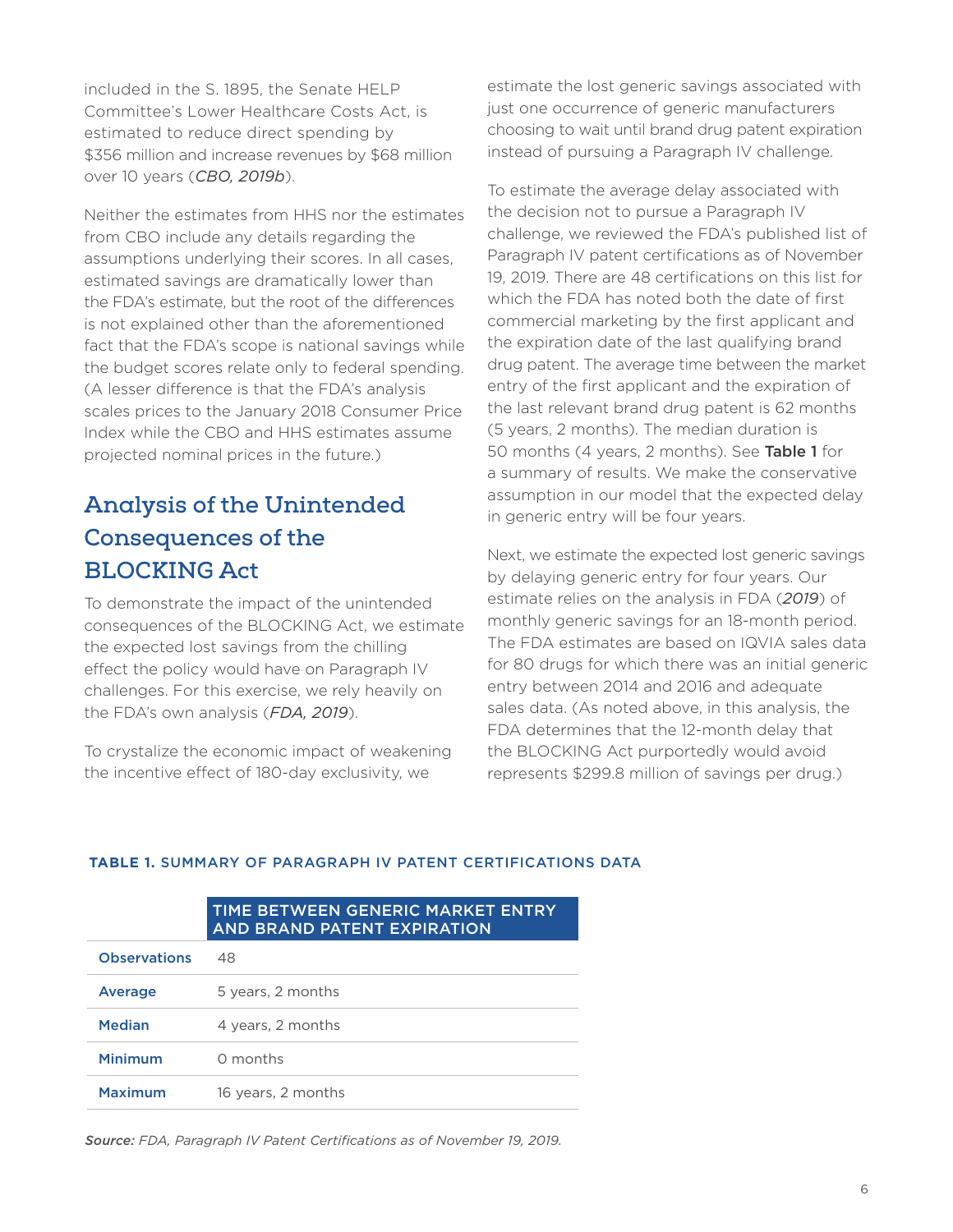Based on the 18 months of savings data provided by the FDA, we estimate a logarithmic model to predict expected monthly savings beyond the 18-month period. Chart 1 below illustrates the average monthly savings as estimated by the FDA (solid line) and shows the fitted logarithmic estimate (dotted line). For any duration, the aggregate lost savings is the sum of monthly savings estimates.

Using this model, we estimate that a four-year delay in one generic entry would result in \$1.677 billion in lost national healthcare savings. In other words, our analysis finds that lost savings from one generic arising from the BLOCKING Act could easily exceed the estimated gains that the FDA claims would arise from accelerating entry for five generics.

Our analysis finds that lost savings from one generic could easily exceed the estimated gains that the FDA claims would arise from accelerating entry for five generics.



#### **CHART 1.** SAVINGS FROM GENERIC ENTRY: A LOGARITHMIC FORECAST

*Note: Values reported represent the average monthly savings associated with generic entry based on FDA (2019) and author's calculations. The estimated model is y = 7.6152\* ln(x) + 12.613 and the R2 is 0.92.*